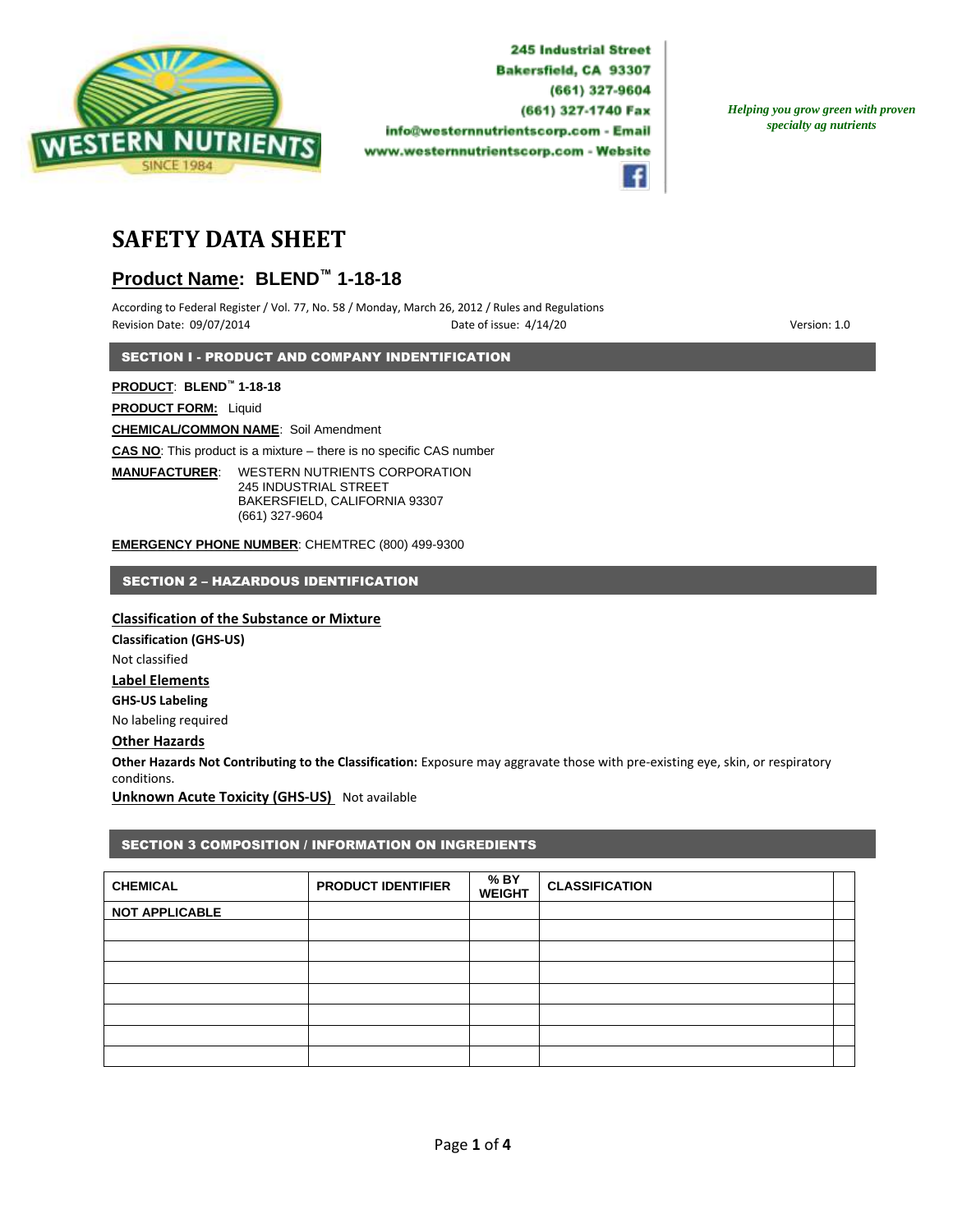

*Helping you grow green with proven specialty ag nutrients*



# **Product Name**: **BLEND™ 1-18-18**

## Safety Data Sheet

Date: 4/14/2020 According to Federal Register / Vol. 77, No. 58 / Monday, March 26, 2012 / Rules and Regulations

#### SECTION 4 - FIRST AID MEASURES

**EYES**: Flush immediately with water for at least 15 minutes. Call a physician if eye irritation persists **SKIN:** Wash thoroughly with soap and water. Remove contaminated clothing and wash before reuse. See a physician if skin becomes irritated.

**INGESTION**: If conscious and alert, drink water or milk to dilute, and then induce vomiting. Call a physician or Poison Control Center immediately.

**INHALATION**: Move to fresh air. If breathing becomes difficult, call a physician.

#### SECTION 5 – FIRE-FIGHTING MEASURES

**FLASH POINT**: Not Combustible

**TEST METHOD**: Not pertinent

**FLAMMABLE LIMITS**: Not pertinent

**LEL**: Not pertinent

**UEL**: Not pertinent

**EXTINGUISHING MEDIA**: Not pertinent

**SPECIAL FIREFIGHTING PROCEDURES**: Wear positive pressure, self-contained breathing apparatus and goggles. Contain any liquid runoff.

**UNUSUAL FIRE & EXPLOSION HAZARDS**: None

#### SECTION 6 – ACCIDENTAL RELEASE MEASURES

#### **STEPS TO BE TAKEN IN CASE MATERIAL IS RELEASED OR SPILLED**:

Contain spill, absorb liquids by covering with absorbent material. Vacuum or sweep waste and place in container.

#### **WASTE DISPOSAL METHOD**:

Material, which cannot be used at the site, should be disposed of following all applicable Federal, State and local regulations.

#### SECTION 7 – HANDLING AND STORAGE

Store in cool dry area away from children, food, and feed products

Protect from freezing

Avoid contamination and spills

Avoid contact with eyes, skin, and clothing

Avoid inhalation

Wash hands thoroughly before eating or smoking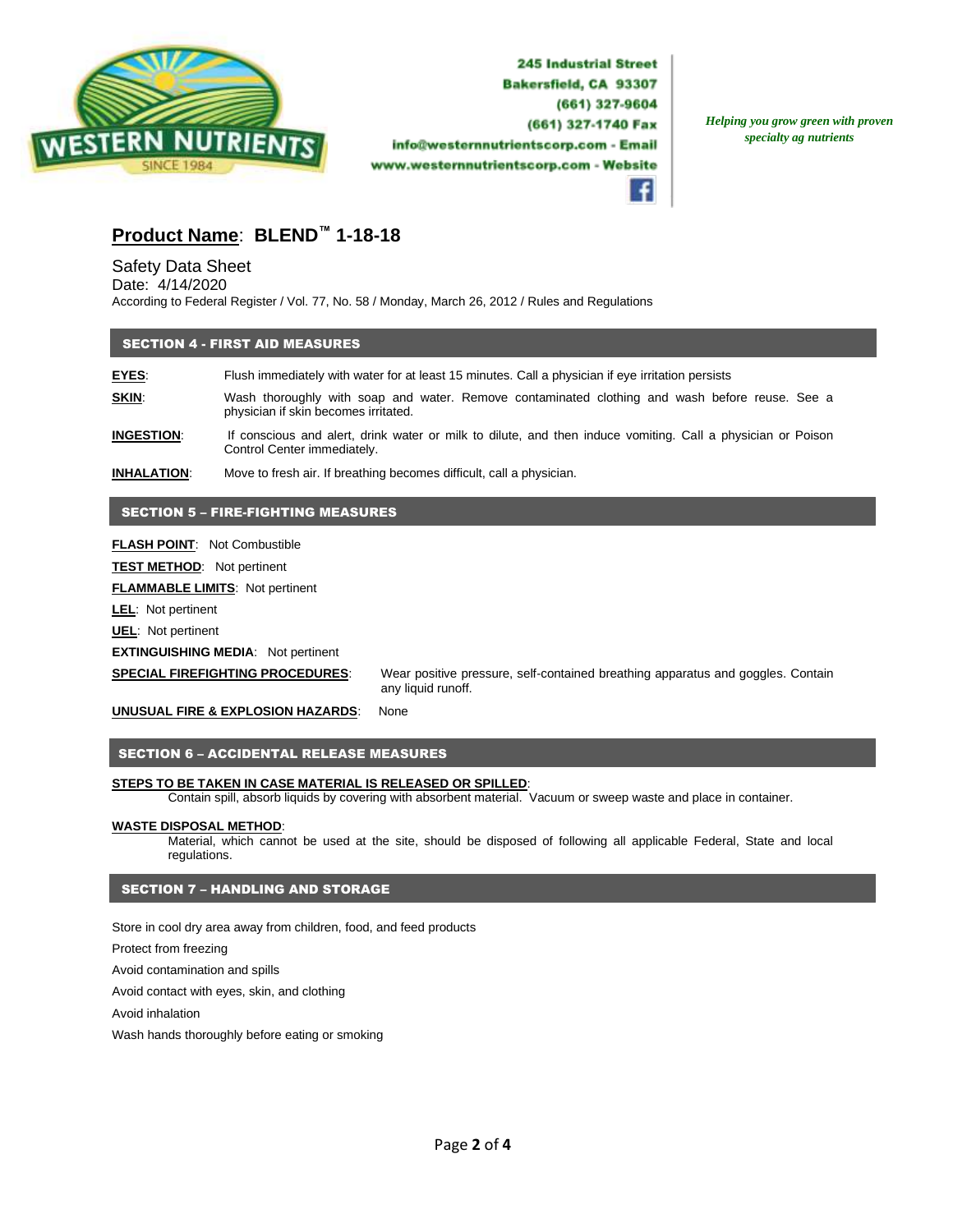

*Helping you grow green with proven specialty ag nutrients*



# **Product Name**: **BLEND™ 1-18-18**

Safety Data Sheet Date: 4/14/2020 According to Federal Register / Vol. 77, No. 58 / Monday, March 26, 2012 / Rules and Regulations

### SECTION 8 – EXPOSURE CONTROLS/PERSONAL PROTECTION

**EYES**: Chemical dust / splash goggles or full-face shield to prevent eye contact. As a general rule, do not wear contact lenses when handling.

**SKIN:** Impervious gloves and clothes.

**RESPIRATORY**: Not normally needed. If use generates an aerosol mist or respiratory irritation, use NIOSH-approved dust/mist respirator

#### **VENTILATION**: Recommended but no TLV established

**PERSONAL PROTECTIVE EQUIPMENT**: Wear clothing consistent for handling and applying fertilizer



#### SECTION 9 – PHYSICAL AND CHEMICAL PROPERTIES

**APPEARANCE**: DARK BROWN LIQUID **ODOR**: SWEET **BOILING POINT**: 215° F **SPECIFIC GRAVITY**: 1.400 **VAPOR PRES**SURE: N/A **PH**: 8.5 **VAPOR DENSITY (AIR= 1) : <1.0 % VOLATILE**: N/A **WATER SOLUBILITY**: Complete, Miscible **EVAPORATION RATE**: Same as water **HAZARD RATING:** HEALTH: 1 REACTIVITY: 0 FLAMMABILITY: 0 [0=Insignificant 1=Slight 2=Moderate 3=High 4=Extreme]

#### SECTION 10 – STABILITY AND REACTIVITY

**STABILITY**: Stable **CONDITIONS TO AVOID**: N/A **INCOMPATIBILITY**: None **HAZARDOUS DECOMPOSITION PRODUCTS**: Not known **HAZARDOUS POLYMERIZATION**: Will not occur **CONDITIONS TO AVOID**: None known

.